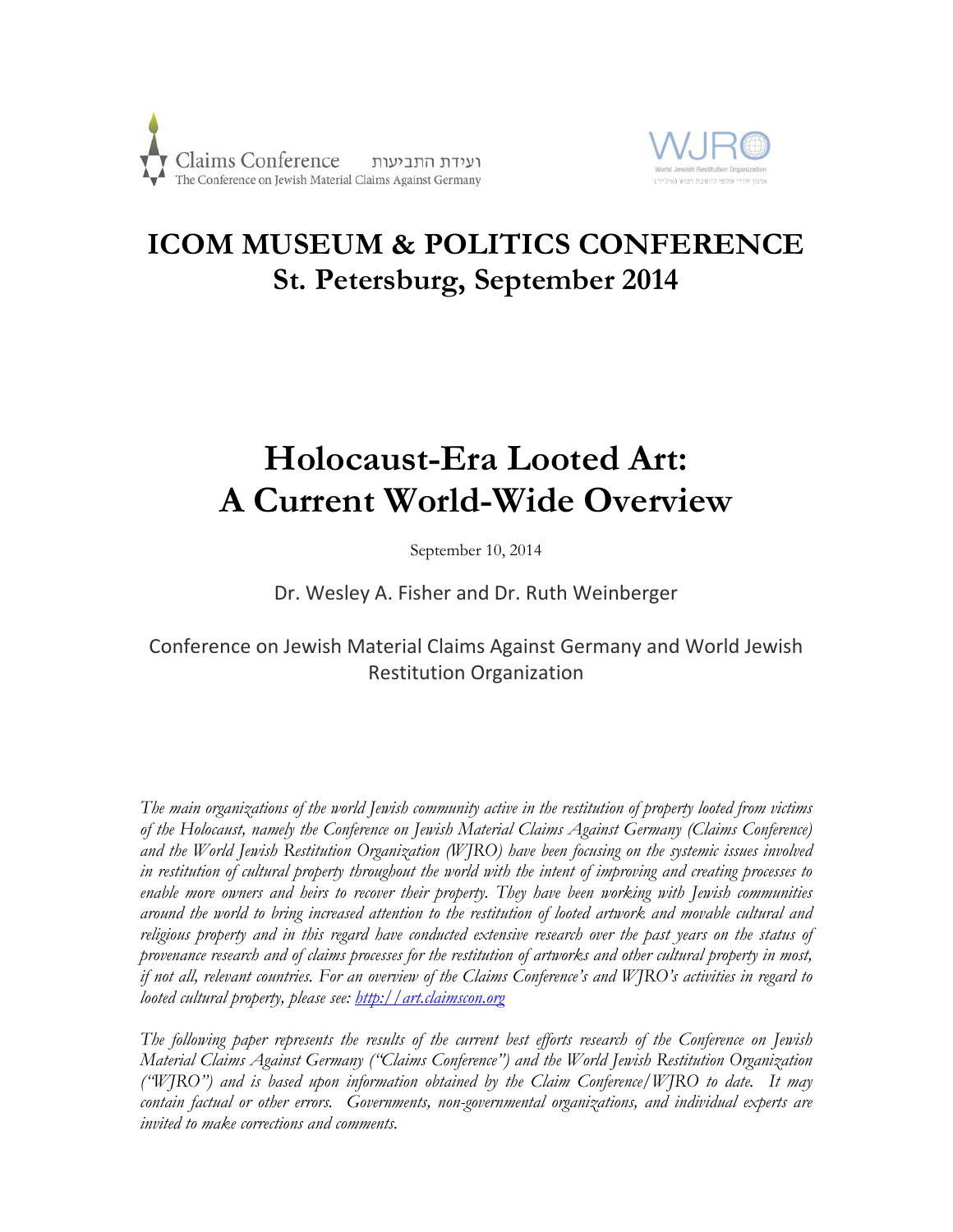Note that in addition to most of them having endorsed the Washington Conference Principles and the Terezin Declaration, the countries in question – almost without exception – are signatories to the Code of Ethics of the International Council of Museums (ICOM), which calls for provenance research to be done on collections.

#### **CLASSIFICATION OF COUNTRIES**

#### **COUNTRIES THAT HAVE MADE MAJOR PROGRESS TOWARDS IMPLEMENTING THE WASHINGTON PRINCIPLES AND THE TEREZIN DECLARATION**

*Countries in which the Holocaust took place:* Austria, Czech Republic, Germany, Netherlands

*Other countries involved in the history of the Holocaust and its aftermath:*

#### **COUNTRIES THAT HAVE MADE SUBSTANTIAL PROGRESS TOWARDS IMPLEMENTING THE WASHINGTON PRINCIPLES AND THE TEREZIN DECLARATION**

*Countries in which the Holocaust took place:* Belgium, France, Luxembourg, Norway, Slovakia

*Other countries involved in the history of the Holocaust and its aftermath:* Canada, Israel, Liechtenstein, Switzerland, United Kingdom, United States

#### **COUNTRIES THAT HAVE TAKEN SOME STEPS TOWARDS IMPLEMENTING THE WASHINGTON PRINCIPLES AND THE TEREZIN DECLARATION**

*Countries in which the Holocaust took place:* Croatia, Denmark, Greece, Lithuania, Russian Federation

*Other countries involved in the history of the Holocaust and its aftermath:* Australia, Finland, Ireland

#### **COUNTRIES THAT DO NOT APPEAR TO HAVE MADE SIGNIFICANT PROGRESS TOWARDS IMPLEMENTING THE WASHINGTON PRINCIPLES AND THE TEREZIN DECLARATION**

*Countries in which the Holocaust took place:*

Belarus, Bosnia, Bulgaria, Estonia, Hungary, Italy, Latvia, Macedonia, Poland, Romania, Serbia, Slovenia, Ukraine

*Other countries involved in the history of the Holocaust and its aftermath:* Argentina, Brazil, Holy See, Portugal, Spain, Sweden, Turkey, Uruguay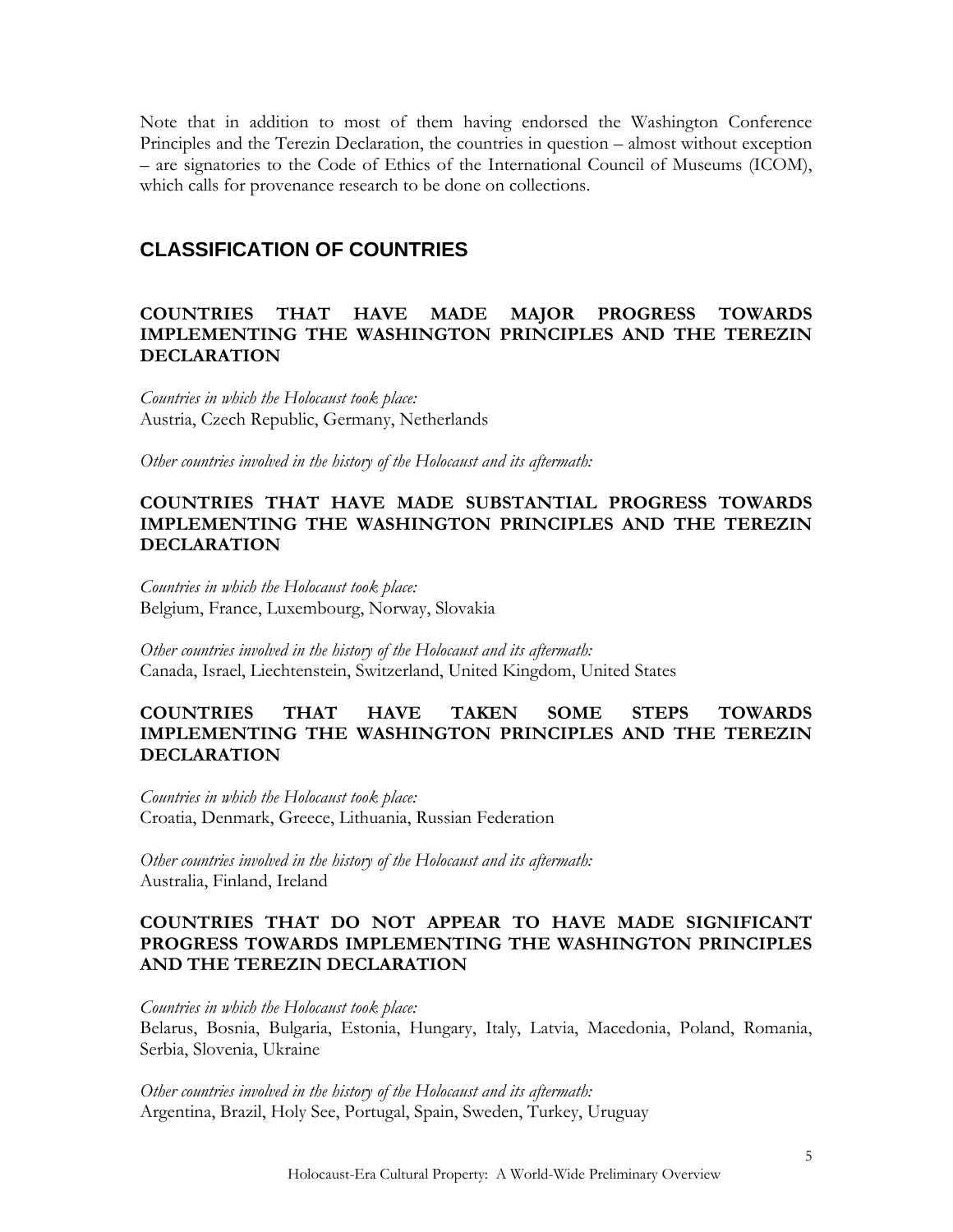Sweden received 696 books from the JCR after World War II. There is no concrete information on other Judaica looted by the Nazis and their allies currently held in Sweden. The Nordiska Museet (Nordic Museum) in Stockholm is known to have a large Judaica collection, much of which was purchased by Mr. Klein, the Museum's curator, in Hamburg, Germany but before the Nazi era. In addition, the Jewish Museum in Stockholm holds a Judaica collection. So far as is known, with the exception of the Jewish Museum in Stockholm, no provenance research is being conducted on Judaica objects held by cultural institutions in Sweden.

Sweden participated in the 1998 Washington Conference on Holocaust-Era Assets and in the 2009 Holocaust-Era Assets Conference in Prague and endorsed the Terezin declaration. Sweden is a signatory to ICOM's Code of Ethics.

#### **Country Name: SWITZERLAND**

In 1945, the Federal Council ordered that looted art that had reached the territory of the Federation should be returned and that the art museum in Basel should serve as a depository for remaining looted art. The art restitution law was largely seen as ineffective, mainly due to lack of publicity and the short time frame provided, but also because it only included objects that had been misappropriated in occupied territories, thereby excluding the looting of cultural property in Germany and Austria.

In 1996, the Swiss Federal Assembly created the "Independent Commission of Experts Switzerland-Second World War" (ICE), which was headed by Jean-Francoise Bergier ("Bergier-Commission"). As part of the Commission's work, research was initiated into cultural assets that found their way into Switzerland during World War II. In 2001, the ICE published its report on looted cultural assets (primarily works of art) in Switzerland.

Four years prior to that, in 1997, the historian and journalist Thomas Buomberger was appointed by the Swiss Federal Office of Culture and the National Informational Office for the Preservation of Cultural Goods to research Switzerland's position as a transit country for looted art. Around the same time, in 1996/97 the Swiss Federal Office of Culture initiated a research study to investigate what art transactions took place with Nazi Germany during World War II and what, if any, artworks were still located in Switzerland's federal museums. In 1998, the research, which focused on the provenance of artworks in Switzerland's federal museums, was published. However, considering that most museums are under the auspices of the cantons and are not federal, in addition to the fact that most important collections are in private hands, the survey did not cover a lot of artworks. In 1998 the Federal Assembly of Switzerland established an office at the Swiss Federal Office of Culture that exclusively deals with looted-art.

More recently the office has conducted a survey of the cantonal and communal museums. In January 2011, the FDHA (Federal Department of Home Affairs) and the FDFA (Federal Department of Foreign Affairs), partly as the result of discussion with the Claims Conference/WJRO, released a report on the state of work on Nazi-looted art, in particular, on the subject of provenance research. The report can be seen at: [http://www.bak.admin.ch.](http://www.bak.admin.ch/themen/raubkunst/index.html?lang=en) In June 2013, the Federal Office of Culture (FOC) launched a new website devoted to provenance research. A report entitled "FDHA/FDFA report on the state of work on Nazi